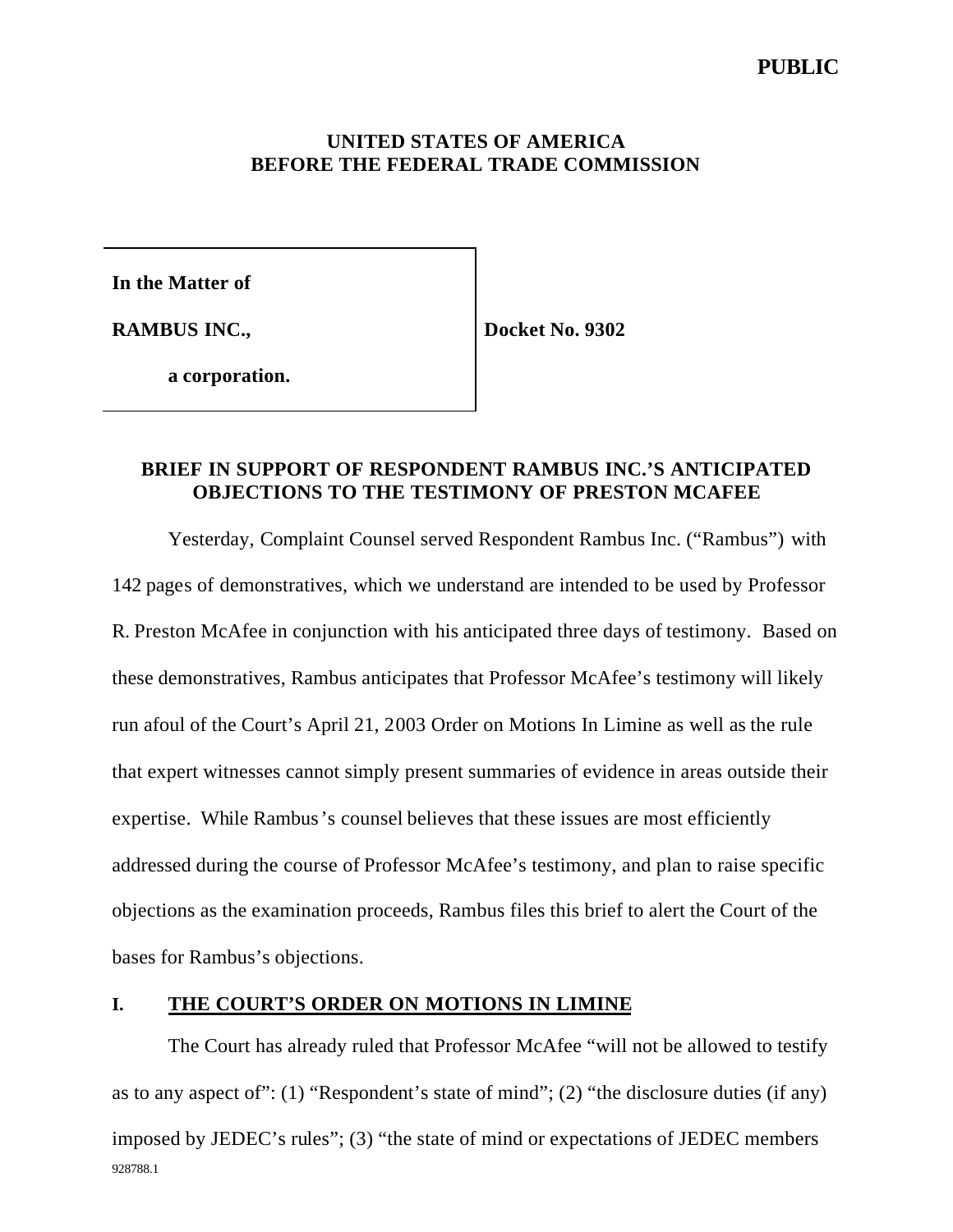concerning patent disclosure"; and (4) "the scope of Respondent's highly technical patents." Order on Motions In Limine at 14-15. Professor McAfee's demonstratives, however, strongly suggest that Complaint Counsel may seek to elicit testimony in these areas.

Several demonstratives show that Professor McAfee intends to testify as to Rambus's state of mind. For instance, one demonstrative indicates that Professor McAfee will testify that "Rambus wanted flexibility to charge different royalty rates" and that "Rambus wanted RDRAM to succeed." Ex. A, slide 124. What Rambus "wanted" is simply another way of stating Rambus's state of mind. Another demonstrative implies that Complaint Counsel intend to elicit testimony that "Rambus knowingly incurred risk of having patents found unenforceable" and that "Rambus expected compensating benefits from disclosure." Ex. A, slide 128. Yet another demonstrative shows that Professor McAfee intends to testify that Rambus made "a conscious choice to jeopardize the enforceability of patented intellectual property." Ex. A, slide 121. Again, this is nothing more than testimony regarding Rambus's state of mind, which the Court has already excluded.

Similarly, the demonstratives suggest that Complaint Counsel may bring out testimony regarding the disclosure duties (if any) imposed by JEDEC's rules and the state of mind or expectations of JEDEC members concerning patent disclosure. Specifically, one of Professor McAfee's demonstratives goes into detail about the JEDEC patent policy, stating, for example, that JEDEC has a "[p]reference to avoid patents," that the policy requires "[e]arly disclosure/ good faith" and that it "applies to patents/ patent

-2-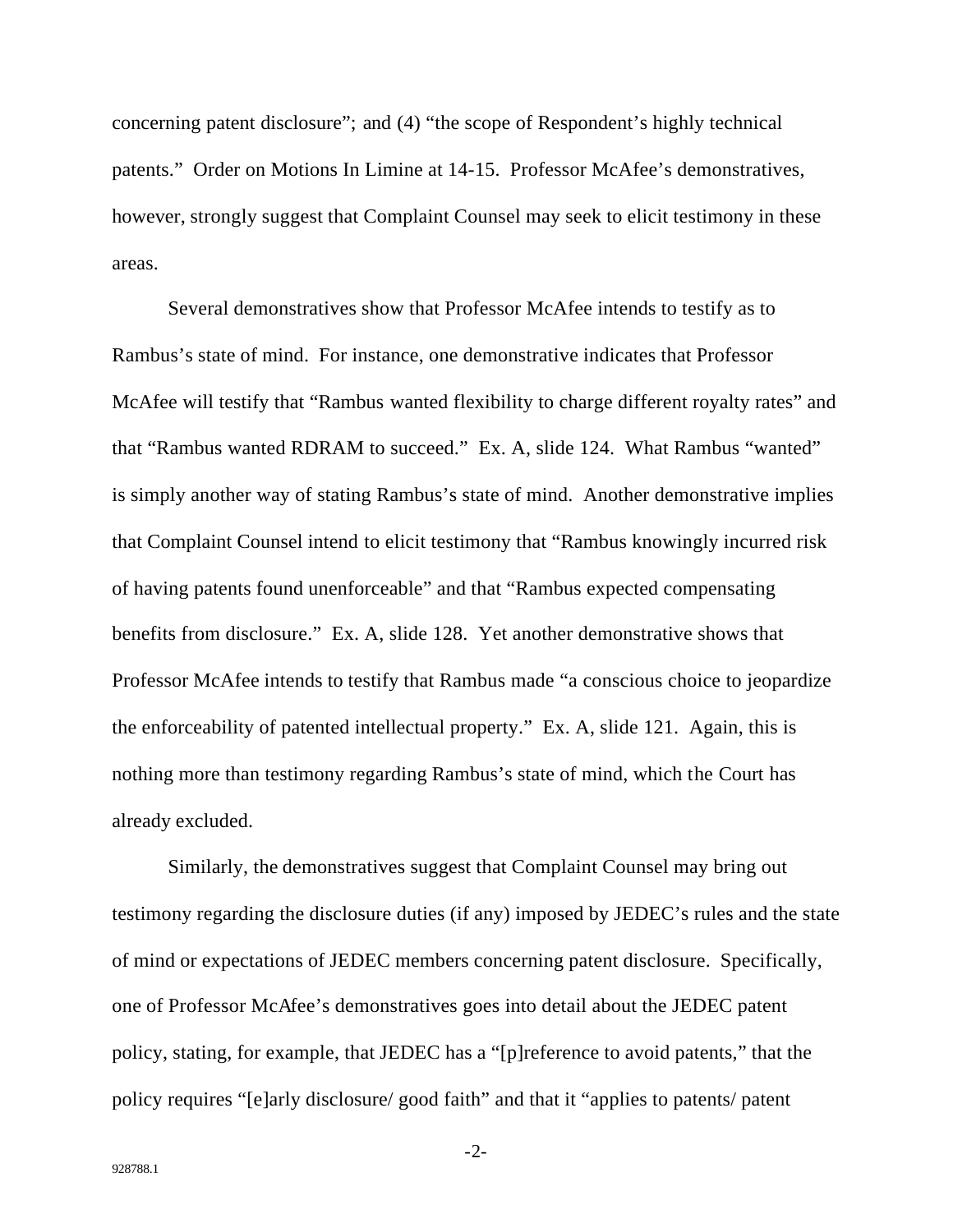applications relevant to JEDEC standards." Ex. A, slide 46. The Court's order, however, stated that Professor McAfee "will not be allowed to testify as to any aspect of" the JEDEC disclosure duties or the expectations of JEDEC members concerning patent disclosure. Order on Motions In Limine at 14-15.

Should Complaint Counsel pose questions to Professor McAfee in these areas, Rambus will object to such testimony.

## **II. THE DEMONSTRATIVES ALSO INDICATE THAT PROFESSOR MCAFEE IMPROPERLY WILL SEEK TO SUMMARIZE COMPLAINT COUNSEL'S EVIDENCE**

Based on the demonstratives provided to Rambus yesterday, Rambus also anticipates that Complaint Counsel may seek to have Professor McAfee give improper summaries of the record evidence developed so far. As an initial matter, such testimony in this case would be cumulative. See 16 C.F.R. § 3.43. The parties should marshal the facts in their post-hearing briefs, not through a witness who will take up valuable trial time by simply repeating the evidence. Furthermore, under the Federal Rules of Evidence, an expert cannot, under the guise of providing "expert opinion," serve simply to summarize prior fact testimony and, in effect, provide the offering party an opportunity to give an early summation of evidence favorable to its case.

An expert is limited to testifying regarding the factual bases to which he has actually applied his "scientific, technical, or other specialized knowledge" in order to arrive at his expert opinions. Federal Rules of Evidence 702, 703; see, e.g., Pretter v. Metro North Commuter R. Co., 2002 WL 31163876 (S.D.N.Y. 2002) (expert cannot testify to percipient facts even though he read sworn deposition testimony, because he

-3-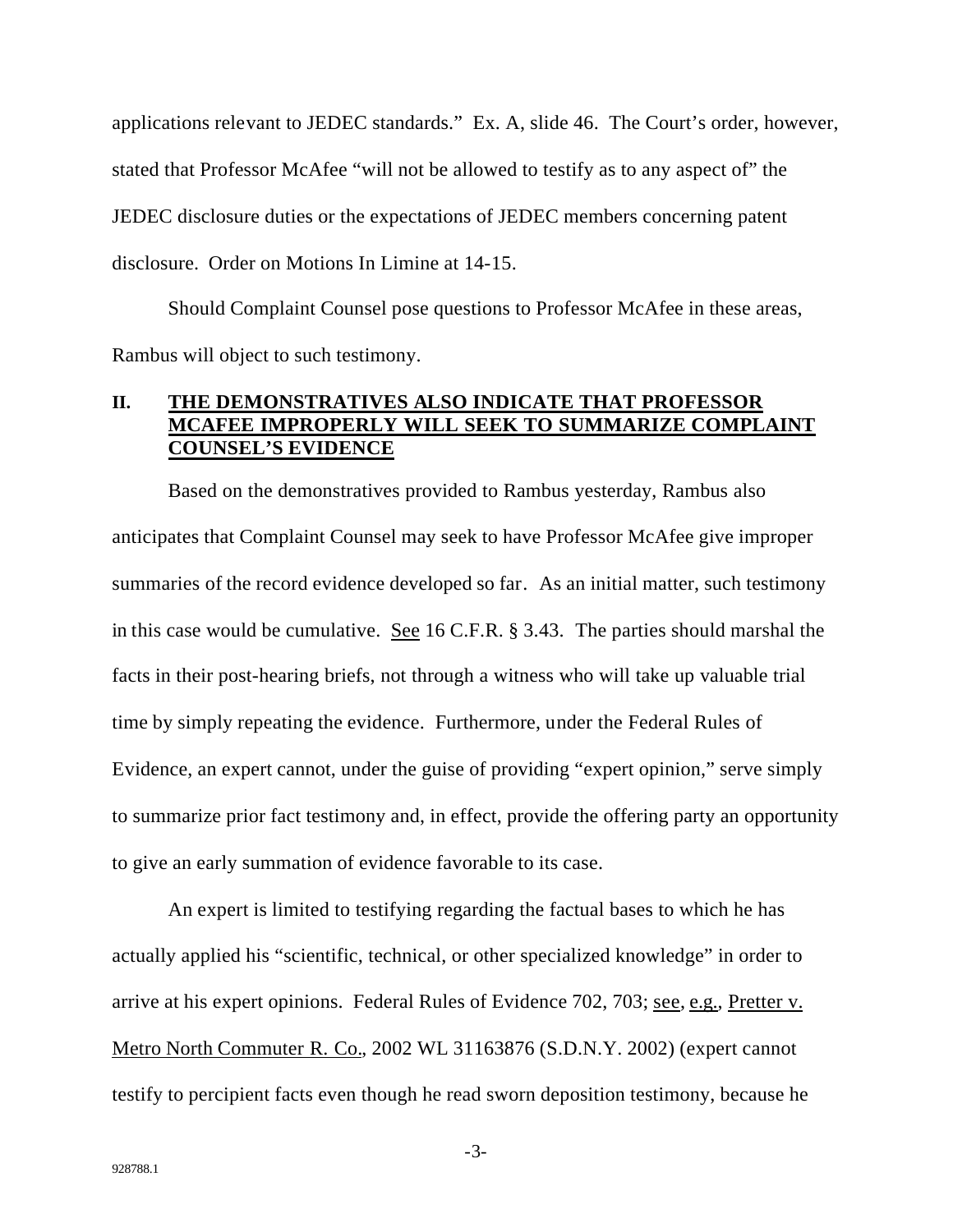lacked personal knowledge; expert may testify about underlying facts only if he were actually bringing to bear his scientific expertise).

As the Fourth Circuit stated in United States v. Johnson, 54 F.3d 1150 (4th Cir. 1995), although "Rule 703 of the Federal Rules of Evidence allows an expert witness to base his opinion upon earlier trial testimony," the Rule does not afford experts unlimited license to testify in a manner that "simply summarizes the testimony of others without first relating that testimony to some 'specialized knowledge' on the expert's part" as required under Rule 702. Id. The danger, of course, is that expert summaries of fact testimony unrelated to specialized knowledge may improperly bolster the credibility of that prior testimony.

For these reasons, when a witness wishes to base an opinion on a factual conclusion for which he is not bringing his expertise to bear, it is often preferable to present an expert's opinions in the context of factual assumptions or hypotheticals based on the evidence to be proved in the case. See, e.g., Wiseman v. Reposa, 463 F.3d 226, 227-28 (1st Cir. 1972) ("We do say that we would prefer asking a hypothetical question to an expert witness who was not consulted for treatment, rather than using him to get a detailed history of the alleged accident before the jury under the guise of a medical opinion").

Telling examples of what appear to be Professor McAfee's efforts to repeat and summarize evidence already in the record – and evidence outside his area of expertise – are his repeated quotations of testimony this Court already has heard from Professor Jacob and Mr. Macri. E.g*.*, Ex. A, slides 72-75, 79-82, 89, 93-96 and 99. Such

-4-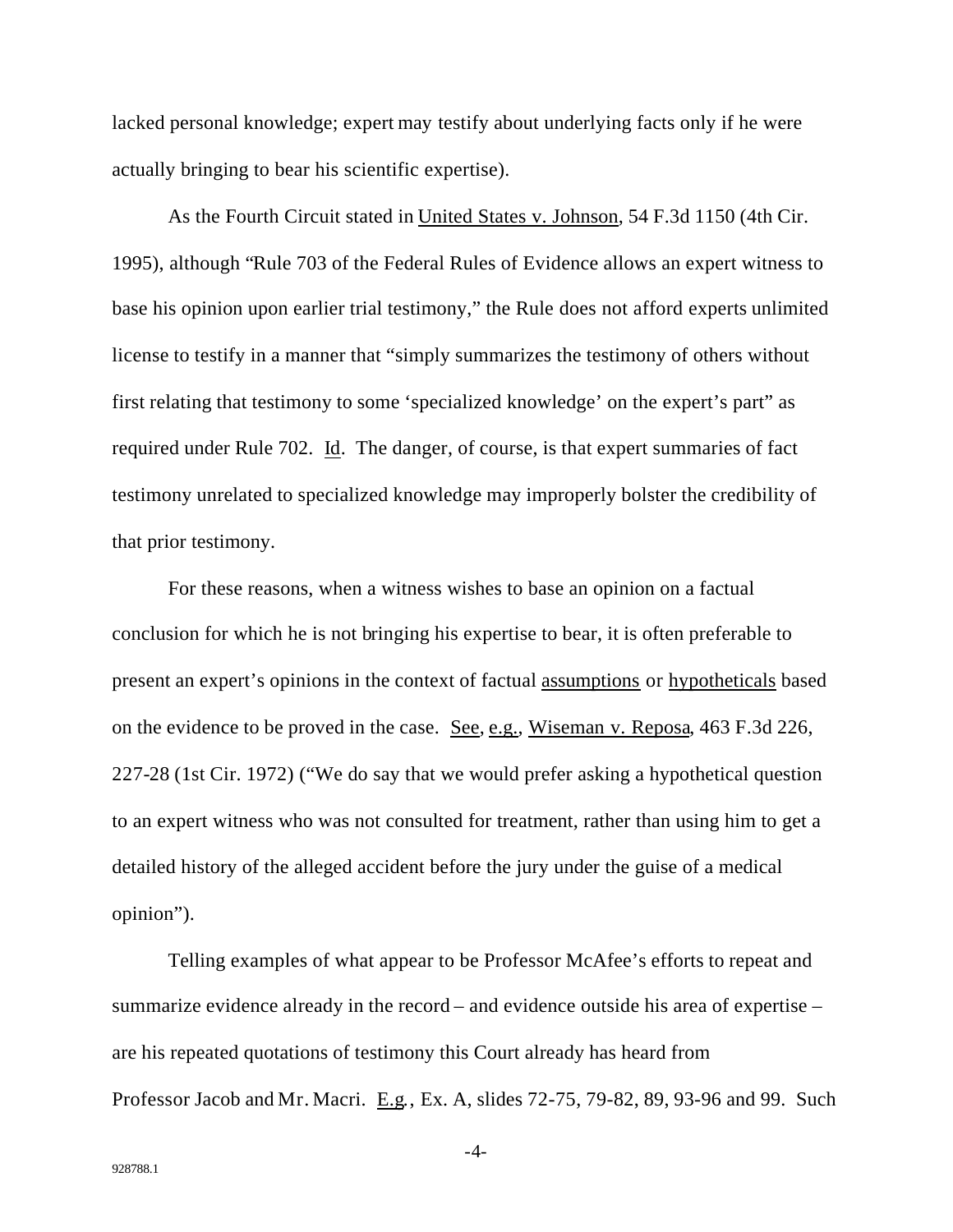testimony by Professor McAfee is well beyond the scope of his economic expertise and is, moreover, unnecessarily cumulative.

Particularly in this case, repeating evidence already in the record will unduly prolong this proceeding without any corresponding benefit to the adjudicatory process. F.R.Evid. 403 ("Although relevant, evidence may be excluded if its probative value is substantially outweighed by . . . considerations of undue delay, waste of time, or needless presentation of cumulative evidence."). As previously noted, it appears that much of Professor McAfee's testimony will be cumulative of what is in the record. Post-trial briefing will provide Complaint Counsel ample opportunity to highlight and organize that evidence; there is no need for Professor McAfee to attempt that function.

Finally, to the extent Professor McAfee will seek to offer factual evidence, rather than opinion, that is not already in the record, he is without personal knowledge and lacks the requisite foundation to do so. It nevertheless appears that he may attempt to do so. See*,* e.g., Ex. A, slides 4, 6, 12, 18-21, and 29.

#### **III. CONCLUSION**

Should Complaint Counsel elicit the types of testimony outlined above, the Court should sustain Rambus's objections to this improper testimony.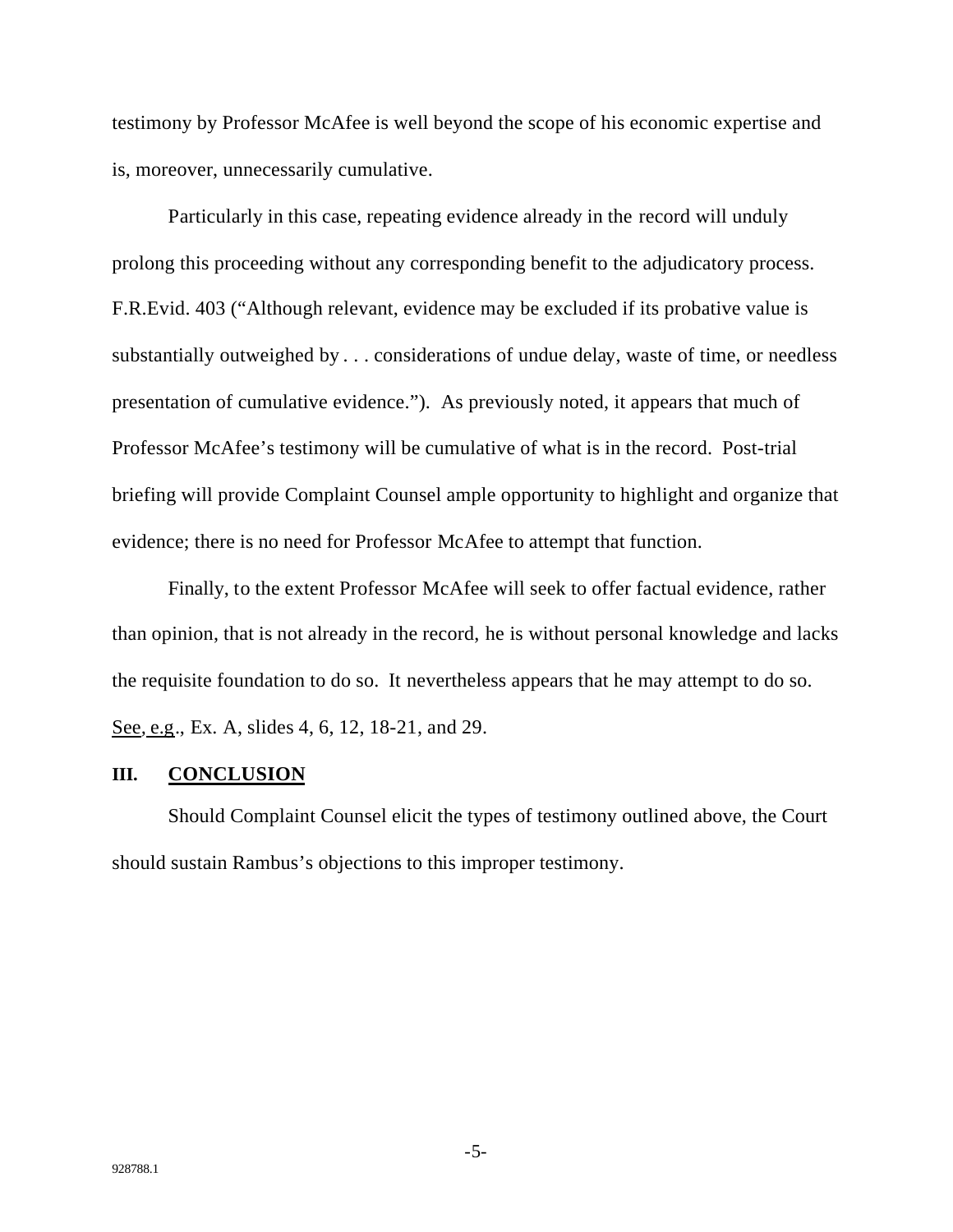DATED: June 25, 2003

Gregory P. Stone Steven M. Perry Sean P. Gates MUNGER, TOLLES & OLSON LLP 355 South Grand Avenue, 35th Floor Los Angeles, California 90071-1560 (213) 683-9100 (213) 687-3702 (facsimile) (202) 663-6158 (202) 457-4943 (facsimile)

A. Douglas Melamed Kenneth A. Bamberger WILMER, CUTLER & PICKERING 2445 M Street, N.W. Washington, D.C. 20037 (202) 663-6000

Sean C. Cunningham John M. Guaragna GRAY, CARY, WARE & FREIDENRICH LLP 401 "B" Street, Suite 2000 San Diego, California 92101 (619) 699-2700

Attorneys for Respondent Rambus Inc.